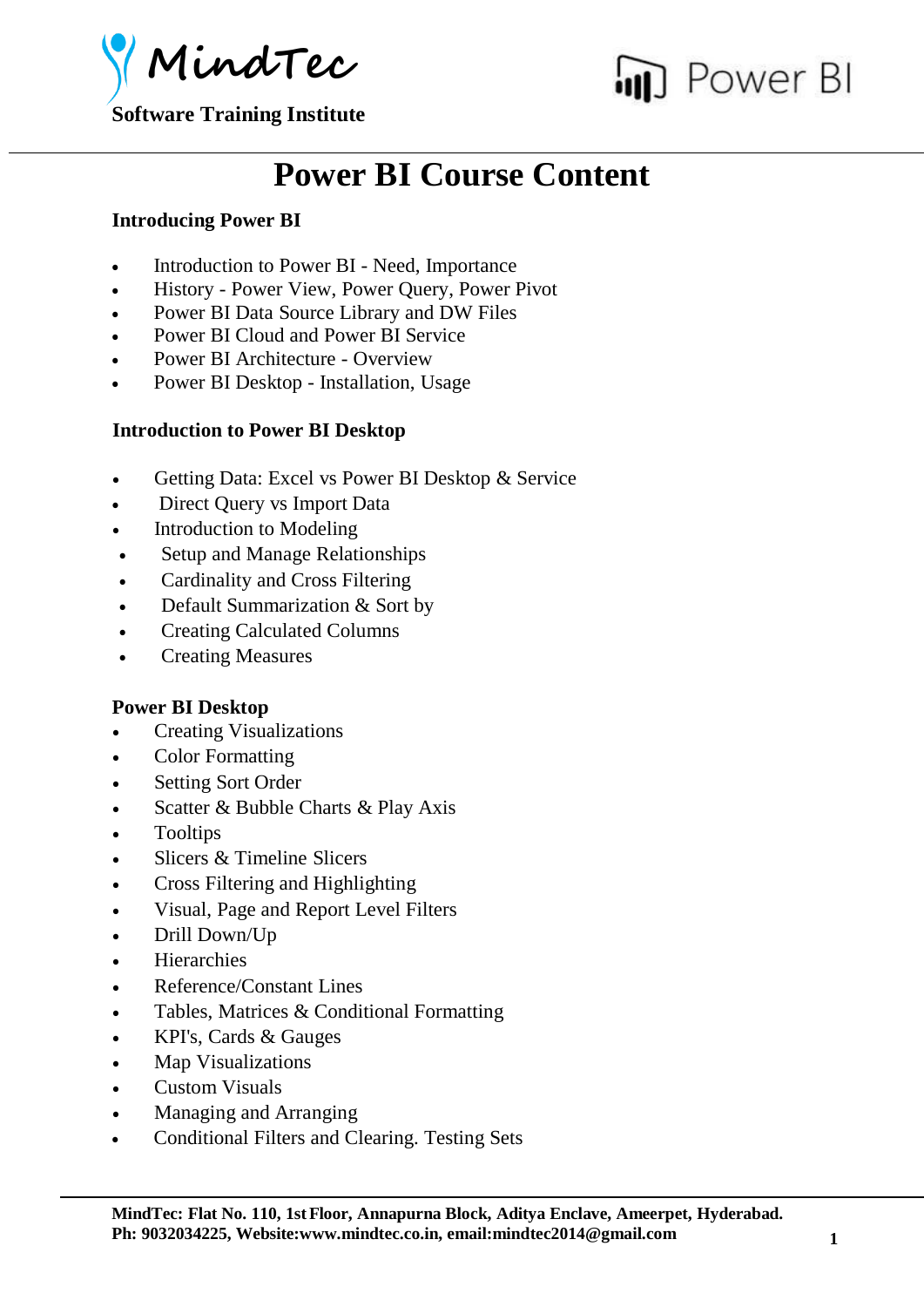



## **Software Training Institute**

- Creating Customized Tables with Power BI Editor
- General Properties, Sizing, Dimensions, and Positions
- Alternate Text and Tiles. Header (Column, Row) Properties
- Grid Properties (Vertical, Horizontal) and Styles

## **DAX (Data Analysis Expressions) – FUNCTIONS**

- Purpose of DAX, Syntax Rules
- Possible Operations and Usage
- DAX Data Types and Operators
- DAX Values and Usage Options
- DAX Functions Scalar, Statistical
- $\bullet$  Mathematical & Time Functions in DAX
- Aggregate & Logical Functions in DAX
- Conversion & Relational Functions in DAX
- Working with Columns and Measures in DAX
- Row Context and Filter Context
- Using DAX for Calculated Columns

## **BUILDING A DATA MODEL/Edit Query Properties**

- Building Power BI Report Model
- Modeling Roles and Techniques
- Building columns for specific charts
- Using DAX for Slicing Operations in Power BI
- Slicing and Dicing Options with Columns, Measures
- IF..ELSEIF.. Conditions with DAX
- Loading individual tables, Default Values
- Implementing Measures, Hierarchies
- Creating Calculated Columns
- KPIs and Actions with Power BI
- Using Images and Videos with Power Reports
- Indexing Connections and Column Duplications
- Conditional Splits, Merge and Pivot/Un pivot

## **Publishing and Sharing**

- Sharing Options Overview
- Publish from Power BI Desktop
- Publish to Web
- Share Dashboard with Power BI Service
- My Workspace vs Groups (Power BI Pro)
- Content Packs (Power BI Pro)
- Print or Save as PDF
- Row Level Security (Power BI Pro)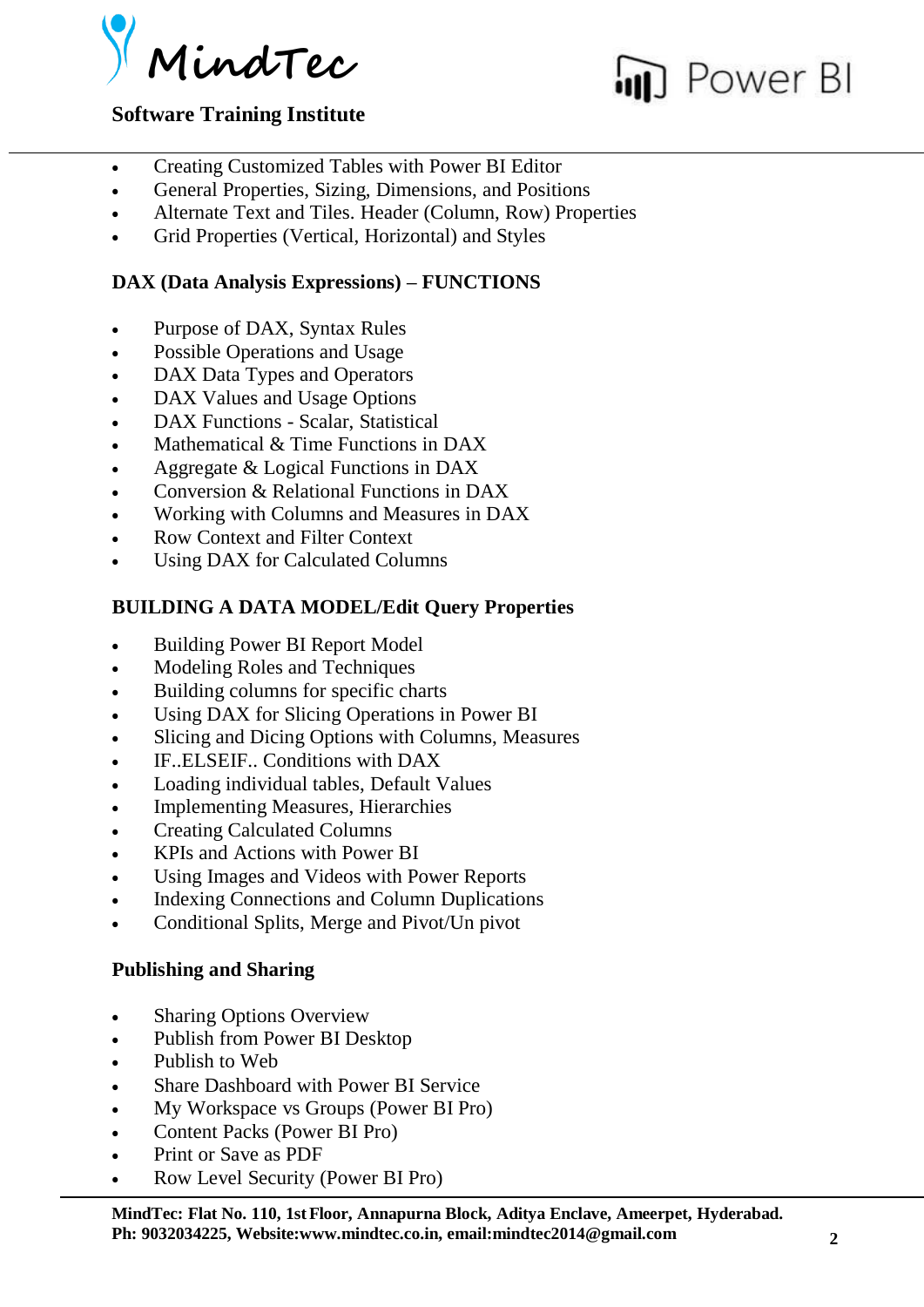

# Power BI

## **Software Training Institute**

- Export Data from a Visualization
- Publishing for Mobile Apps
- Export to PowerPoint
- Sharing Options Summary

## **What's new in Power BI Report Server (Updates)**

## **Power BI Service**

- Consuming a service content pack
- Creating a content pack for your organization
- Consuming an organizational content pack
- Updating an organizational content pack
- Working with Pivot & Un Pivot columns
- Creating index and custom columns
- Group By functionality in Query Editor
- Applied Steps in Query Editor, M Language
- Managing Gateways & Content Packs
- Installing Personal, Enterprise Gateways
- Defining relationships between tables
- Creating a custom Data Set From Service
- Publishing a report to Power BI Services

## **SSAS Tabular Model Course Contents**

#### **Visual Studio basics**

- Visual Studio windows
- Setting startup options
- Creating a project Connecting to SQL Server
- Creating and using connections
- Filtering rows and columns Creating a data model
- Hiding from client tools
- Renaming tables/columns
- How column storage works

## **Relationships**

- Diagram view
- Creating relationships Excel pivot tables
- Analysing data in Excel
- Connecting from Excel
- Using Excel pivot tables